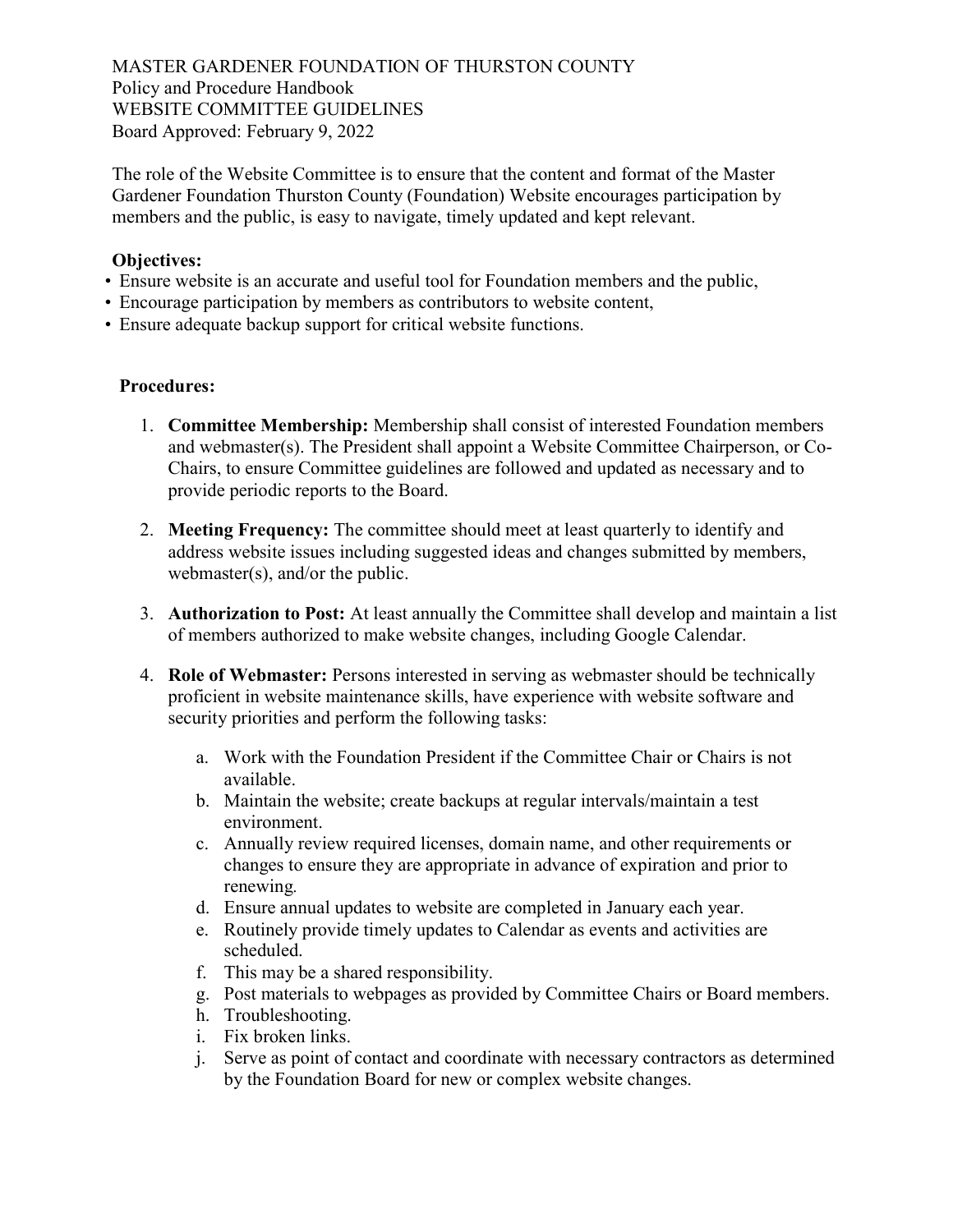MASTER GARDENER FOUNDATION OF THURSTON COUNTY Policy and Procedure Handbook WEBSITE COMMITTEE GUIDELINES Board Approved: February 9, 2022 Page 2 of 5

- k. Maintain material for and update "Member's Only" pages as determined by the Board.
- l. Provide an annual update to a Confidential document kept by the Board Secretary that contains all pertinent software logins and passwords for site maintenance.
- 5. Content Changes: Refer to attached Guidelines for Posting below. Committee should ensure that at least three (3) persons are trained in editing/posting web content consistent with the Guidelines.
- 6. Content Review: All pages of the website shall be reviewed at least annually to ensure the information is of value. If dated materials are noted they should be corrected ASAP.
- 7. Links for Resources: Review of links shall be conducted at least annually to direct viewers to appropriate external resources on the web.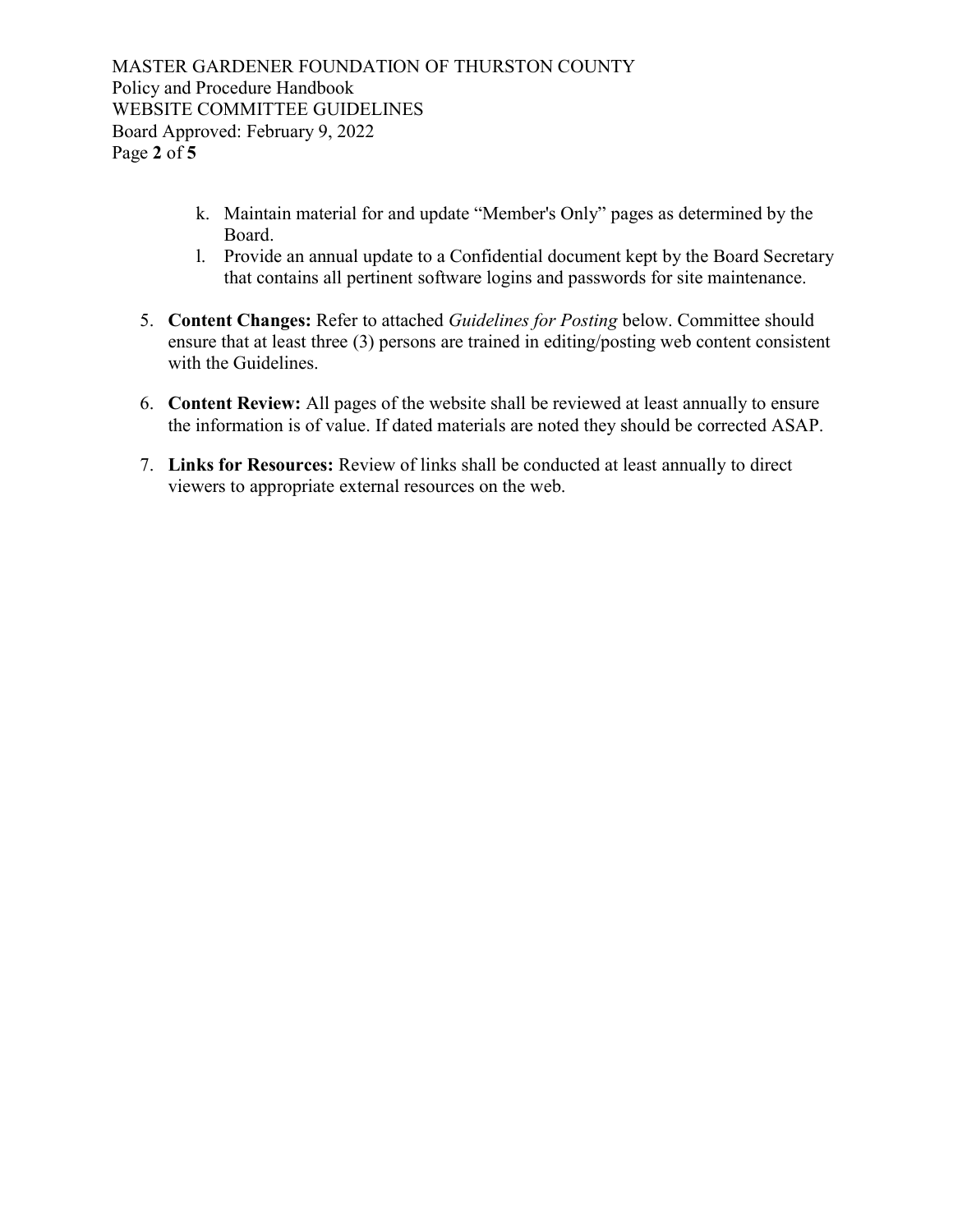MASTER GARDENER FOUNDATION OF THURSTON COUNTY Policy and Procedure Handbook WEBSITE COMMITTEE GUIDELINES Board Approved: February 9, 2022 Page 3 of 5

# ATTACHMENT: GUIDELINES FOR POSTING

This guidance covers all content on the website, including web banners and other postings. It also covers review and approval protocols.

It is the intent of these guidelines to assure that the content of the MGFTC website reflects the values and mission of the Master Gardener Foundation and the WSU Master Gardener Program. Any member of the Foundation may propose materials to be posted either on the website. However, it is the intent of these guidelines to require a review by either the Foundation Board President or the Web Committee prior to any posting on the website.

This document includes both content and process guidance.

### 1. Who can add/edit/delete items directly on the Foundation website?

- a. Webmaster, at the request of the Foundation President, Board or website committee,
- b. Foundation President; or
- c. Website Committee members.

## 2. What is the process by which materials for posting should be reviewed?

a. Any posting must be reviewed in advance by one of the following: Board President or a member of the website committee. At least two (2) members of the website committee must review a document before posting. The best practice is to have another member of the website committee review a post in advance to ensure appropriate content, proper spelling, and correct grammar.

# 3. What type of content is appropriate for placement on the Foundation website?

- a. Any article consistent with the WSU Master Gardener program.
- b. Foundation members may receive CE credits for drafting articles, so record the time that is spent on the content.
- c. Any article written by others (or referencing other interesting gardening sites) if those sites are WSU/MG approved and offer scientifically based information. A partial list of such approved sites includes: Hortsense: http://hortsense.cahnrs.wsu.edu/Home/HortsenseHome.aspx Pestsense: http://pestsense.cahnrs.wsu.edu/Home/PestsenseHome.aspx Gardening in WA State: http://gardening.wsu.edu/home WSU Extension: https://extension.wsu.edu/

Center for Urban Horticulture: https://botanicgardens.uw.edu/center-forurban-horticulture/

National Pesticide Information Center: http://npic.orst.edu/ OSU Extension: https://extension.oregonstate.edu/

d. Remember to properly cite or acknowledge materials written by others. When copying text from other articles or websites, you are allowed to copy several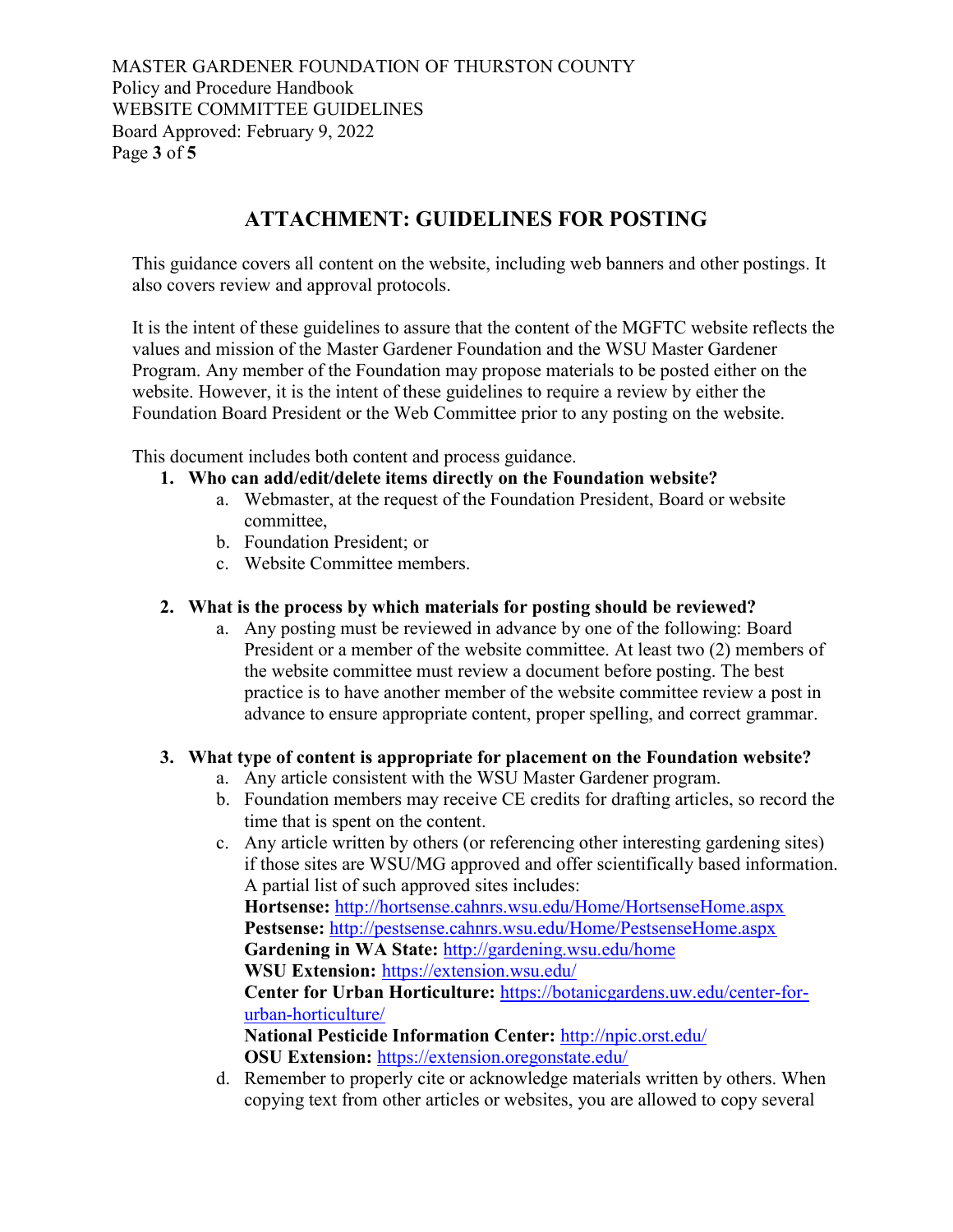MASTER GARDENER FOUNDATION OF THURSTON COUNTY Policy and Procedure Handbook WEBSITE COMMITTEE GUIDELINES Board Approved: February 9, 2022 Page 4 of 5

> paragraphs without first getting permission, but the user must cite the author or name of the site. It is also best to include a clickable link to the original article. The copied text should generally be put in quotation marks and italicized. Example: "The 1979 debut of Sugar Snap pea on the gardening stage was received with extraordinary enthusiasm. It was featured on catalog covers, and All-America Selections made it a Gold Medal winner. Food and garden writers raved about the new vegetable: Nothing short of sensational," wrote James Beard in the New York post. "Article by Deborah Wechsler from the National Gardening Association website: https://garden.org/learn/articles/view/311/

e. Is it OK to post photos on the website?

Yes, so long as permission exists to use the photo. You may post pictures of plants or gardens you have taken. Do not post pictures of people or children without their express written permission. Unless the photos are from copyright free websites, you must first get permission to use it. The best way to provide attribution is usually a standard photo credit, such as "Photo/Image by: John Doe" with the person's name.

f. Embedded Media: So long as content is acceptable, it is appropriate to include video clips from sites like YouTube, so long as the video is accessed via a URL link. That being said, some inline links pointing to the creator's site or profile is usually considered polite and is well-advised. Good attribution is simply good manners.

#### 4. What type of content is inappropriate for the Foundation website?

Please do not post articles or references about medicinal herbs/food, mushrooms, or marijuana cultivation. Also, it is inappropriate to recommend any business, such as recommendations on arborists, exterminators, what nursery sells a specific plant, etc. Brand names of pesticides, fertilizers or additives, etc. must have a disclaimer at the bottom of the article if being used. An"\*" must be used next to the product name and the following disclaimer must be listed at the bottom of the article. "\* Tradenames are mentioned for educational purposes only. No product endorsement is intended or implied." See the following example:

"About the only redeeming feature of this weed is the fact that it has a very shallow root system and can be easily pulled from the soil. Its prolific nature however has many gardeners asking if there is an herbicide option that can be used. There are no selective herbicides that can be used to control annual bluegrass in home lawns and not also kill desirable grass. One option is to use weed killers containing glyphosate (Roundup\*) and then reseeding the sprayed area once the annual bluegrass is dead."

"Maintaining overall turf grass vigor will help to reduce infestations of annual bluegrass. Years of research conducted at WSU's Puyallup Research Station continues to validate that using fertilizer with at least 50% of it in slow-release form gives the